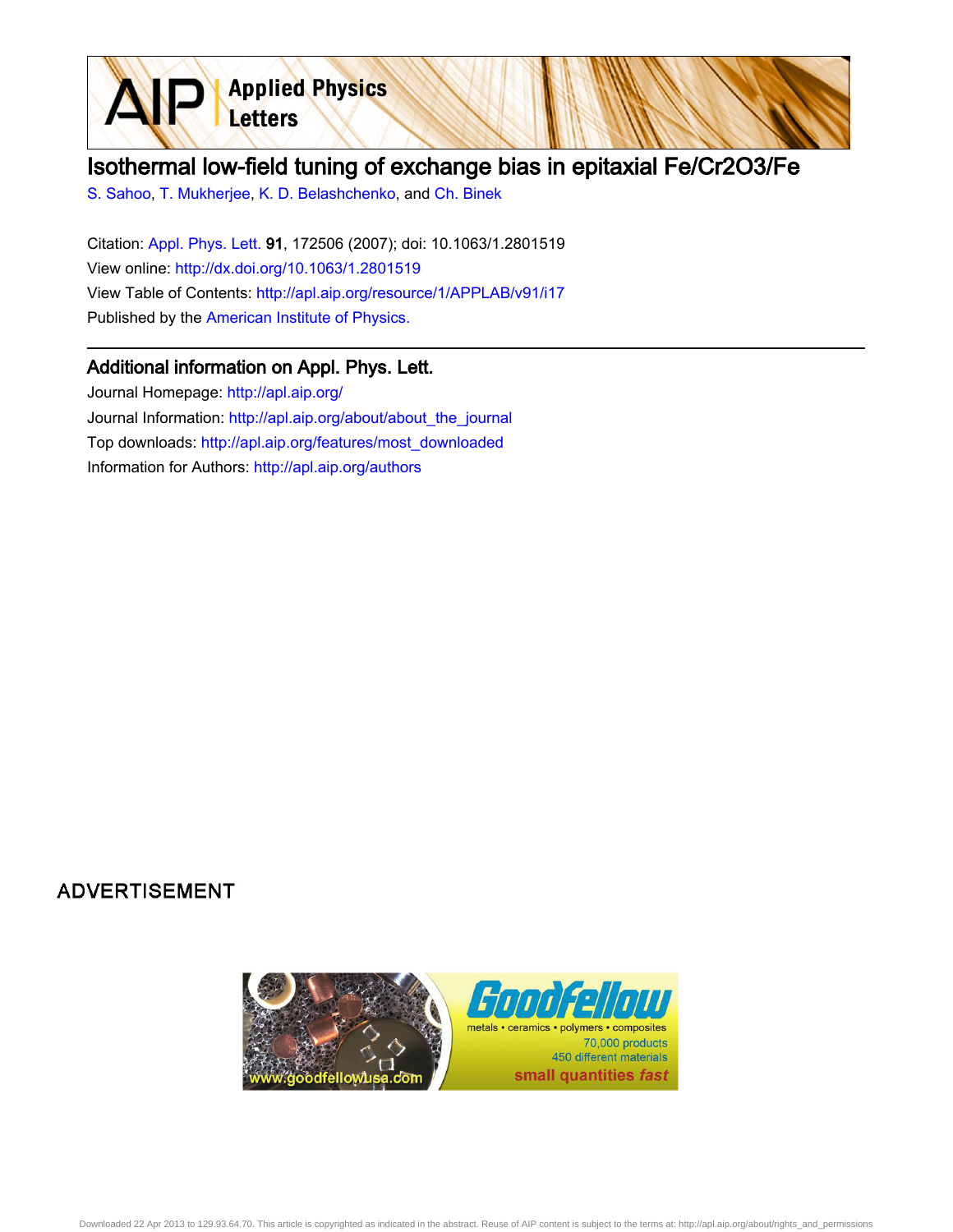#### **Isothermal low-field tuning of exchange bias in epitaxial Fe/Cr<sub>2</sub>O<sub>3</sub>/Fe**

S. Sahoo, T. Mukherjee, K. D. Belashchenko, and Ch. Binek<sup>a)</sup>

*Department of Physics and Astronomy and the Nebraska Center for Materials and Nanoscience, University of Nebraska, Lincoln, Nebraska 68588-0111, USA*

Received 13 August 2007; accepted 2 October 2007; published online 23 October 2007-

Moderate dc magnetic fields of less than 1 T allow tuning the exchange bias in an epitaxially grown Fe 10 nm/Cr<sub>2</sub>O<sub>3</sub> 2.7 nm/Fe 10 nm trilayer between negative and positive bias fields. Remarkably, this tunable exchange bias is observed at least up to 395 K which exceeds the Néel temperature of bulk  $Cr_2O_3$  (307 K). The presence of spontaneous exchange bias and the absence of training effects at room temperature suggest the existence of stable interface moments independent of antiferromagnetic long range order in  $Cr_2O_3$ . Furthermore, the coercivity remains constant, independent of the exchange bias field. In contrast, large training associated with nonequilibrium spin configurations of antiferromagnetically ordered Cr<sub>2</sub>O<sub>3</sub> appears below 50 K. © 2007 American *Institute of Physics.* [DOI: [10.1063/1.2801519](http://dx.doi.org/10.1063/1.2801519)]

The majority of today's realized spintronic devices $1-3$  $1-3$ utilize the exchange bias<sup>4</sup> (EB) effect.<sup>5–[8](#page-3-4)</sup> The latter is a fundamental proximity effect taking place at the interfaces of magnetic heterostructures including ferromagnetic (F)/ antiferromagnetic (AF), F/ferrimagnetic, soft F/hard F systems, and others. Conventionally, EB is established by field cooling the heterostructure below the Néel temperature  $T_N$ , or by applying a magnetic field during the fabrication process. EB manifests itself in the shift of the hysteresis loop along the magnetic field axis and a concomitant increase in the coercivity  $\mu_0 H_c$ . The EB magnitude  $\mu_0 H_{eb}$  depends on intrinsic parameters such as the exchange coupling at the F/AF interface, interface roughness, individual F and AF micro(magnetic) structure, or their thicknesses. However, it has been reported that EB can be tuned by various extrinsic parameters. In this context, a broad spectrum of experimental protocols has been employed: cooling in different magnetic fields,<sup>9</sup> cooling in zero field from different magnetization states,<sup>10</sup> cooling in combinations of dc and ac fields, $\frac{11}{11}$  or saturating the F in large negative fields and then measuring the remaining loop with different waiting times.<sup>12[,13](#page-3-9)</sup> Other irreversible approaches such as high-temperature annealing or ion irradiation<sup>15</sup> have also been used. Nogués et al.,<sup>[16](#page-3-12)</sup> reported that EB can be tuned at room temperature by subjecting the system to pulsed fields as high as 55.6 T. All these attempts to tune EB externally involve tedious experimental treatments or impractically large magnetic fields not easily available, which make them unsuitable for practical applications.

In this letter, we present an epitaxially grown Fe 10 nm/ $Cr_2O_3$  2.7 nm/Fe 10 nm trilayer structure and demonstrate that EB can be tuned at room temperature by subjecting the system to moderate dc magnetic fields, −1  $\leq \mu_0 H_{dc} \leq 1$  T. The motivation of using Cr<sub>2</sub>O<sub>3</sub> as the AF layer is based on our recent observation of an appreciable moment in single  $Cr_2O_3$  films.<sup>17</sup> There the direction of the induced moment could be controlled by an applied dc field. Coupling of a tunable pinning moment to an adjacent F film is anticipated to provide tunable EB.

<span id="page-1-0"></span>Moreover, EB above  $T_N$  of the AF has recently been observed in other F-AF systems such as  $Co/NiF_2$  (Ref. [18](#page-3-14)),

Fe<sub>3</sub>O<sub>4</sub>/CoO (Ref. [19](#page-3-15)), and  $\text{Ni}_{80}\text{Fe}_{20}/\text{Co}_{3}\text{O}_{4}$  $\text{Ni}_{80}\text{Fe}_{20}/\text{Co}_{3}\text{O}_{4}$  $\text{Ni}_{80}\text{Fe}_{20}/\text{Co}_{3}\text{O}_{4}$  (Ref. 20). There it is primarily attributed to either strain or proximity effects at the F/AF interfaces. In our trilayer, the EB is stable up to the highest measured temperature  $T=395$  K, which is far above the bulk Néel temperature of  $Cr_2O_3$ ,  $T_N$ = 307 K. Here, we explore the possibility of using dc fields to control the EB effect. Unlike previous studies, our system does not require any specific field-cooling procedure.

The trilayer system, Fe 10 nm/Cr<sub>2</sub>O<sub>3</sub> 2.7 nm/Fe 10 nm, is prepared in a molecular beam epitaxy chamber at a base pressure of  $1 \times 10^{-10}$  mbar. The (0001)-oriented *c*-Al<sub>2</sub>O<sub>3</sub> substrate is heated to and maintained at 573 K during the deposition process. Note that no external magnetic field was present during the deposition. A stoichiometric  $Cr_2O_3$  film was grown by thermal evaporation of Cr metal in an  $O_2$ partial pressure of  $2.2 \times 10^{-6}$  mbar.<sup>18</sup> Growth rates of Fe and  $Cr_2O_3$  were 0.37 and 0.28 nm/min.

Analysis of the large-angle x-ray diffraction pattern (Max-B, Rigaku D) in Fig. [1](#page-1-1) illustrates that single-crystalline Fe and  $Cr_2O_3$  films are formed. The (110)-oriented bcc Fe peak shows pronounced Laue oscillations originating from coherently scattering Fe (110) lattice planes. The distribution of scattered intensity around the central maximum at  $2\theta$  $= 44.67$ ° is fitted by the one-dimensional Laue diffraction function

<span id="page-1-1"></span>

FIG. 1. (Color online) X-ray diffraction pattern of Fe  $10 \text{ nm}/\text{Cr}_2\text{O}_3$ 2.7 nm/Fe 10 nm trilayer. Solid lines are the fit to the Laue function according to Eq.  $(1)$  $(1)$  $(1)$ . The inset shows small angle x-ray reflection data (circles) and the best fit (line) by using LEPTOS-2 program.

#### **91**, 172506-1 © 2007 American Institute of Physics

Downloaded 22 Apr 2013 to 129.93.64.70. This article is copyrighted as indicated in the abstract. Reuse of AIP content is subject to the terms at: http://apl.aip.org/about/rights\_and\_permission

a)Electronic mail: cbinek2@unl.edu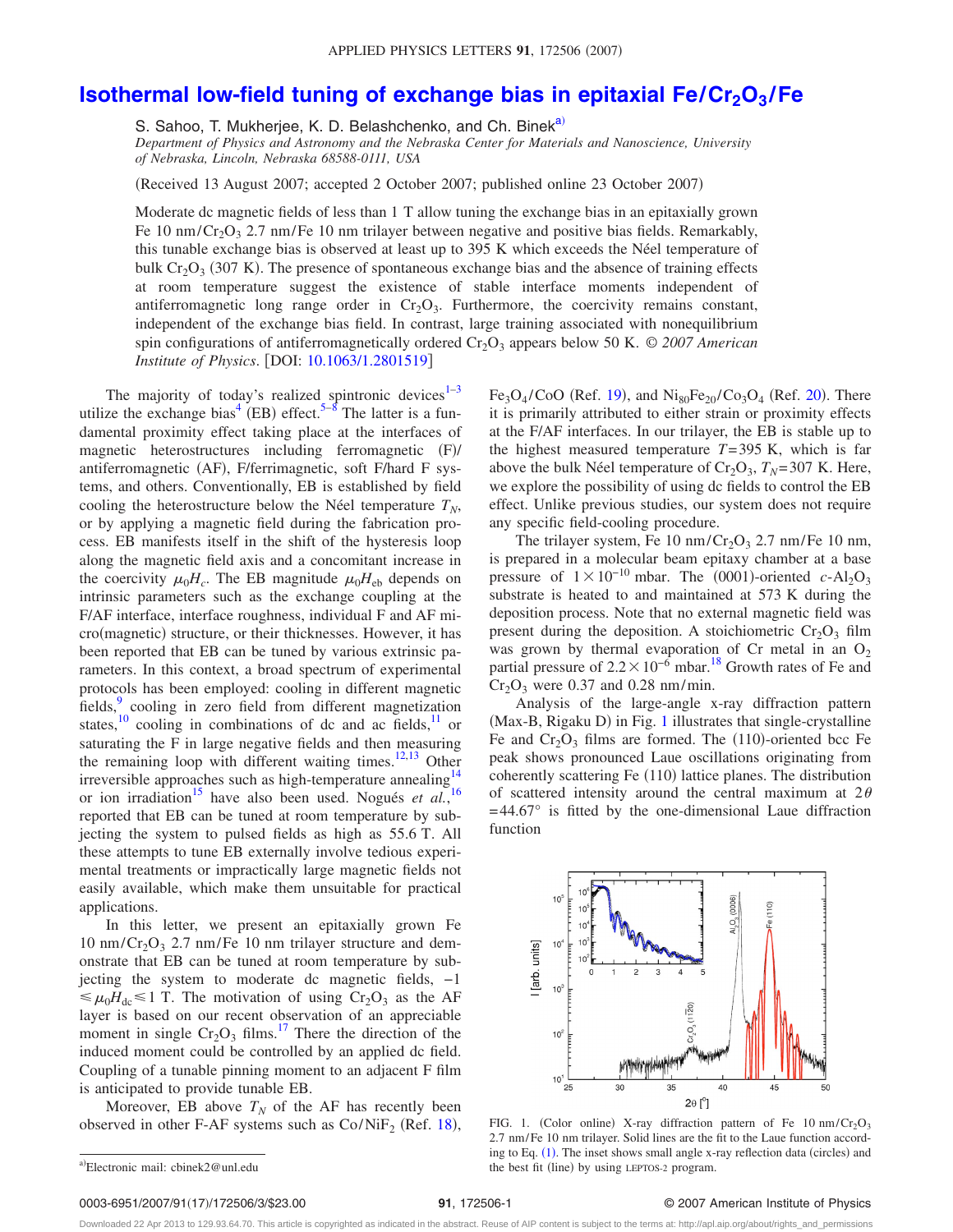<span id="page-2-1"></span>

<span id="page-2-0"></span>FIG. 2. (Color online) (a) Representative hysteresis loops at  $T=300$  K after subjecting the trilayer to various dc fields. The inset shows a loop at *T* = 395 K and  $\mu_0 H_{dc}$ =0. (b)  $\mu_0 H_{eb}$  and  $\mu_0 H_c$  vs  $\mu_0 H_{dc}$ . Lines are guide to the eye.

$$
L = L_0 \frac{\sin^2(NKd/2)}{\sin^2(Kd/2)},
$$
\n(1)

where *N* is the number of coherently scattering planes, *d* is the spacing between the Fe (110) planes,  $K = 2k_0 \sin 2\theta$  with  $\theta$  being the scattering angle,  $k_0 = 2\pi/\lambda$  the magnitude of wave vector and  $\lambda_{Cu K\alpha}$ = 0.154 nm the wavelength of the x-ray source. Best fit of the experimental data to Eq.  $(1)$  $(1)$  $(1)$  with fixed  $\lambda = 0.154$  nm yields  $N = 79 \pm 0.02$  and *d*  $= 0.204 \pm 0.001$  nm. The value of *d* is in close agreement with the bulk  $d_{110}$ =0.203 nm. This infers that the Fe film thickness contributing to the coherent scattering is *Nd*= 16 nm. The high texture quality of the films was furthermore corroborated by small values  $\omega$ <0.04° of the full width at half maximum observed in the rocking curve scan performed around Fe  $(110)$  peak. Analysis of the Cr<sub>2</sub>O<sub>3</sub> film peak reveals  $(1120)$  $(1120)$  $(1120)$ -textured growth. The inset of Fig. 1 shows the small angle x-ray reflectivity (SAXR) diagram (AXS-D8 Discover, Bruker) of the trilayer structure. Fit of these data by using LEPTOS-2 software indicates a Fe  $10\pm0.4$  nm/Cr<sub>2</sub>O<sub>3</sub>  $2.72 \pm 0.18$  nm/Fe  $10.8 \pm 0.3$  nm trilayer structure, which is in excellent agreement with the desired system.

The magnetic measurements were carried out using the superconducting quantum interference device (SQUID) magnetometer (MPMS-XL, Quantum Design) with fields applied in the sample plane. Figure  $2(a)$  $2(a)$  shows hysteresis loops measured at *T*= 300 K after subjecting the system to zero or finite dc fields. The exchange biased hysteresis loops have remanent to saturation magnetization ratio  $M_r/M_s = 1$ . They also exhibit asymmetry with respect to the coercive fields in the respective up and down branches. It may originate from the small difference in  $\mu_0 H_c$  values of the top and bottom Fe layers resembling the scenario of a thick-thin layer switching process. [21](#page-3-17)

Remarkably, Fig.  $2(a)$  $2(a)$  shows that nonzero EB is present for zero  $\mu_0H_{\text{dc}}$ . This spontaneous EB is observed in the virgin sample after preparation at 573 K without any magnetic field treatment which could have magnetized the Fe films.

The hysteresis loop shift (EB) always means that the magnetic structure of the system has a reversible component that lifts the degeneracy of the state magnetized in the opposite direction. In our case, EB free from any training effect persists well above bulk  $T_N$  of  $Cr_2O_3$ , and therefore, barring large proximity effects, it appears unlikely that the EB originates from exchange coupling with the antiferromagnet. It may be explained by the presence of magnetically hard regions that are only reversed by strong dc fields. Such regions may appear, for example, due to the formation of chemically modified interface regions such as  $Fe<sub>3</sub>O<sub>4</sub>$  with high Curie temperatures. The presence of magnetically hard regions reaching even into the F film is consistent with recent neutron reflectometry studies. $^{22}$ 

We find that the sign of  $\mu_0H_{eb}$  can be controlled exclusively by  $\mu_0 H_{dc}$  in our trilayer. This is reminiscent of the scenario of changing the sign of  $\mu_0H_{eb}$  depending on the strength of the cooling fields. $9$  Note, however, that our EB tuning takes place *isothermally* where the pinning magnetization is reversed by a magnetic field only without breaking and reestablishing AF long range order during a field cooling process. Competition between AF exchange coupling of the pinning and the Fe magnetizations with the Zeeman interaction energy of the pinning system determines the sign of  $\mu_0 H_{\text{eb}}$ . For  $\mu_0 H_{\text{dc}} \leq 0.2$  T, AF coupling remains dominant over the Zeeman energy, resulting in regular (negative) EB. For larger  $\mu_0H_{\text{dc}}$ , the Zeeman interaction overcomes the AF exchange coupling which aligns the pinning moments parallel to larger  $\mu_0H_{\text{dc}}$ , leading to positive EB. Note that recently Cheon *et al.* pointed out that EB fields can be reversed in all EB systems below the blocking temperature via reversal of the uncompensated pinning magnetization. $^{23}$  However, the isothermal field tuning described here takes place at easily accessible magnetic fields of less than 1 T, and does not depend on long range AF order.

Figure [2](#page-2-1)(b) shows  $\mu_0 H_{eb} = \mu_0 (H_+ + H_-)/2$  and  $\mu_0 H_c$  $=\mu_0 (H_+ - H_-)/2$  vs  $\mu_0 H_{\text{dc}}$ , where  $\mu_0 H_+$  and  $\mu_0 H_-$  are the field values at which the magnetization becomes zero on right and left branch of the hysteresis loop, respectively. While  $\mu_0 H_c$  remains unchanged to within 1% of its mean value of  $\sim$ 2 mT,  $\mu_0 H_{eb}$  varies in the range  $-0.9 \le \mu_0 H_{eb}$  $\leq 1.2$  mT depending on the dc field. Note that identical EB fields have been determined from alternating gradient force magnetometry using electromagnets to generate the dc fields. Hence, trapped flux in the superconducting coils of the SQUID magnetometer is unambiguously excluded. It is also important to mention that the results are independent of the duration the system is subjected to the dc field. Indeed, we measured the same hysteresis loops with exposure times of 10, 100, and 300 s. The results presented in this letter correspond to exposure duration of 100 s.

Training of the exchange bias effect offers a unique tool to test the deviation from the equilibrium of the AF layer.<sup>24</sup> To this end, we measured the training effect after tuning the exchange bias by various dc fields. Shown in Fig.  $3(a)$  $3(a)$  are the results at 300 K with  $\mu_0 H_{dc} = 1$  and  $-1$  T, respectively. Note that these loop shifts resemble positive EB. Clearly, the hysteresis loops remain unchanged implying the absence of any aging phenomena and, hence, indicating that this unusual high temperature exchange bias phenomenon originates from a stable interface moment. The latter is independent of the AF long range order which establishes at lower temperatures.

Downloaded 22 Apr 2013 to 129.93.64.70. This article is copyrighted as indicated in the abstract. Reuse of AIP content is subject to the terms at: http://apl.aip.org/about/rights\_and\_permissions